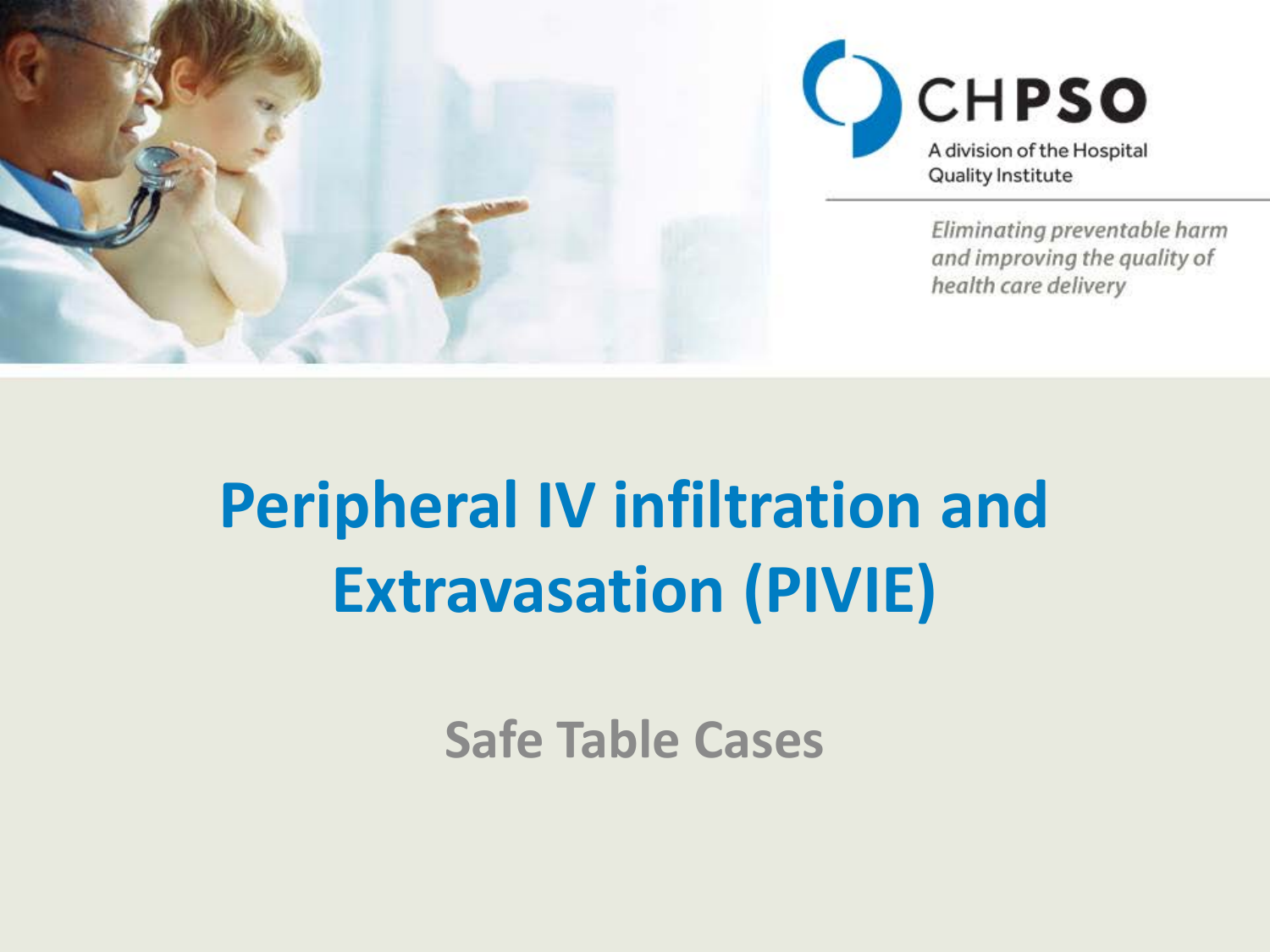

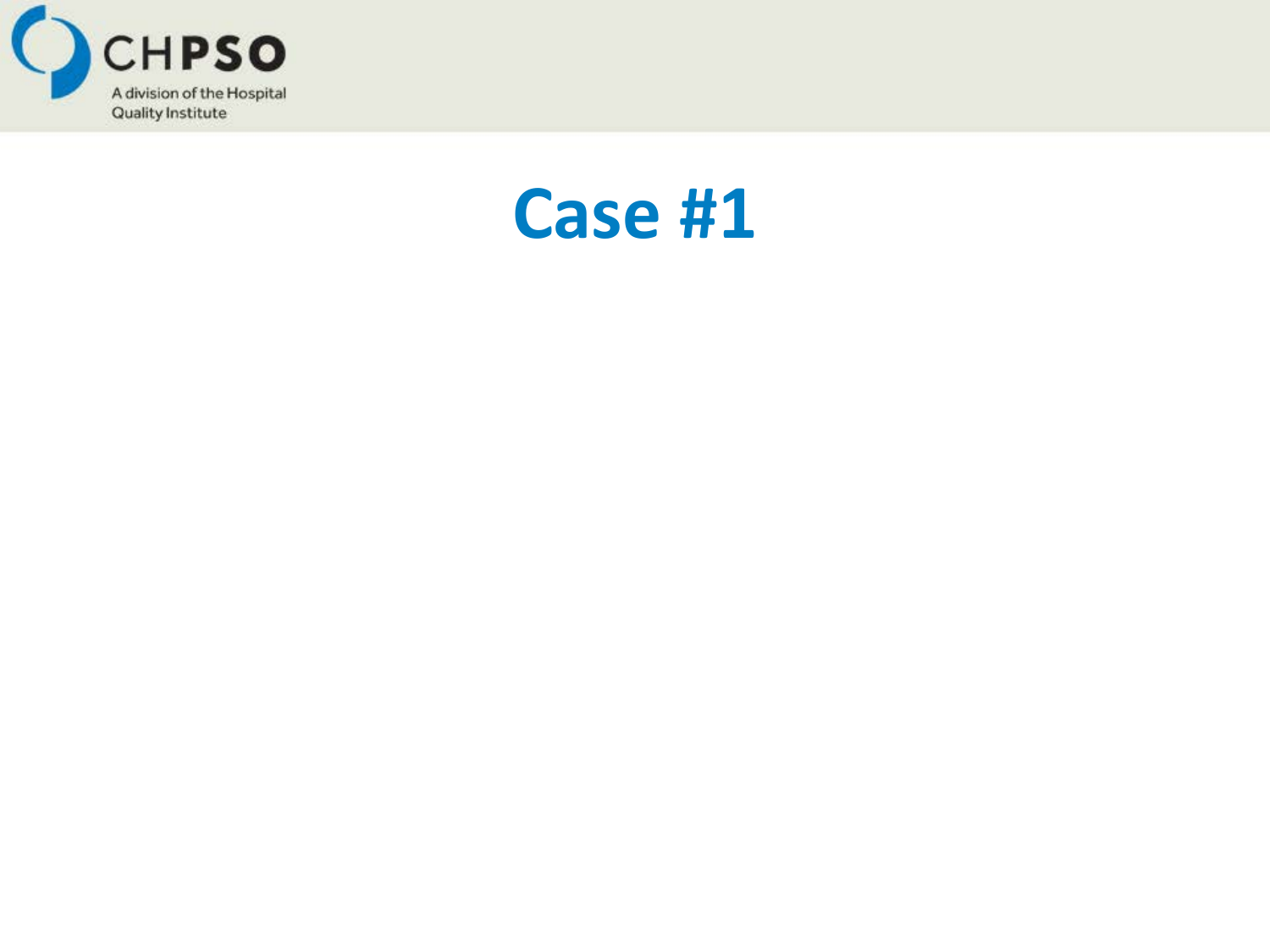

#### **Solutions for Patient Safety Journey**

- **We are currently in a pioneer collaboration with Solutions for Patient Safety (which includes multiple hospitals).**
- **Looking at factors to reduce Grade 3 and 4 infiltrates, which then will turn into bundle elements.**
- **Only looking at inpatient units.**
- **Aim is to reduce Grade 3 and 4 infiltrates by 20% by December 2016.**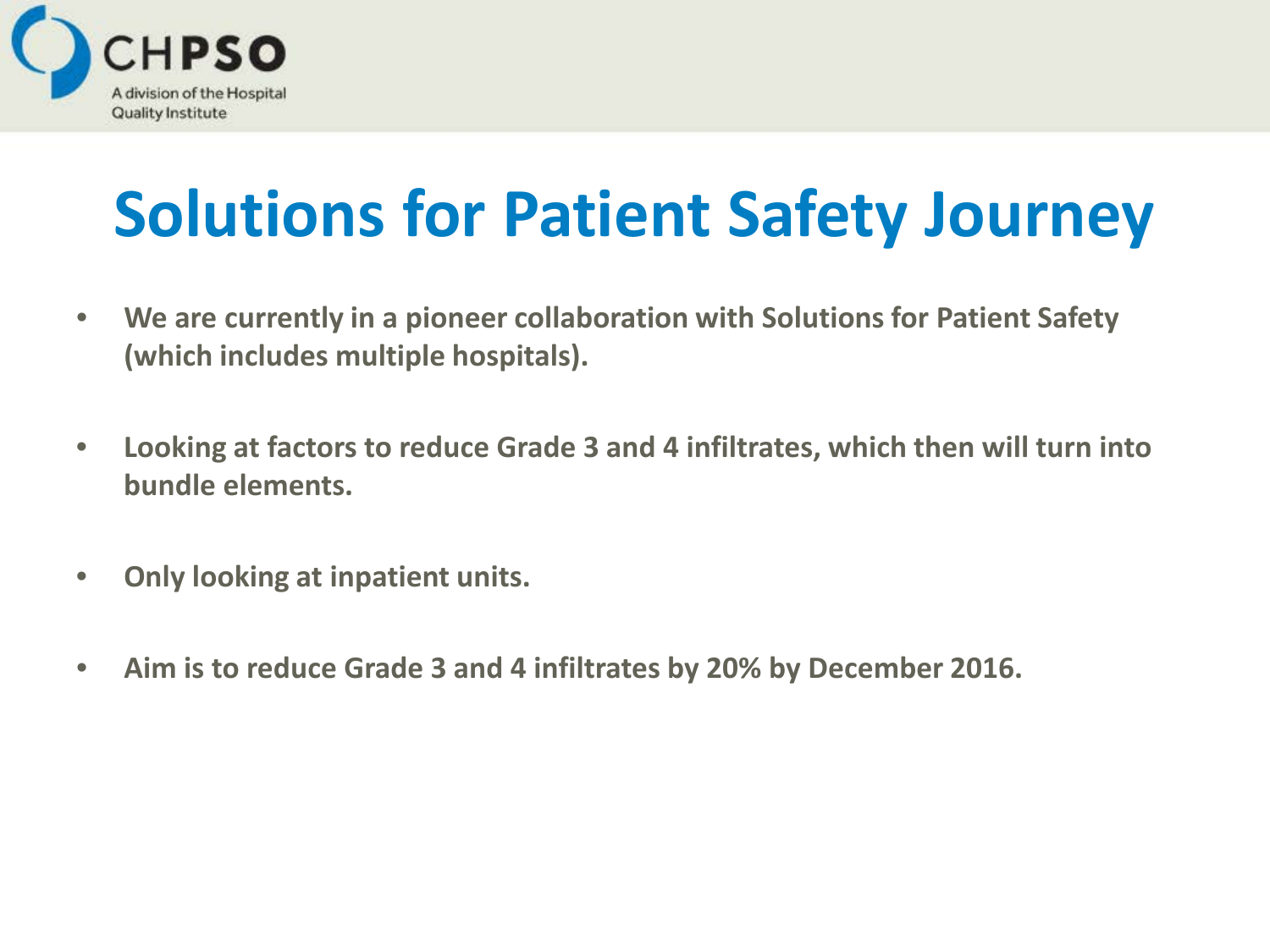

### **What are we looking at**

- **Tracking and monitoring Grade 3 and 4 infiltrates, the worst ones**
- **Hourly assessment and documentation of checking IV's**
- **Are we infusing the right medications through Peripheral IV's**
- **Are nurses performing TLC (***touch, look, compare***)**
- **Doing 30 real-time bedside audits a month asking/watching staff assess IV's**
- **Doing real-time assessment of IV infiltrates, asking the questions of why it might have happened**



• **Sharing data and results with units, hospital leadership**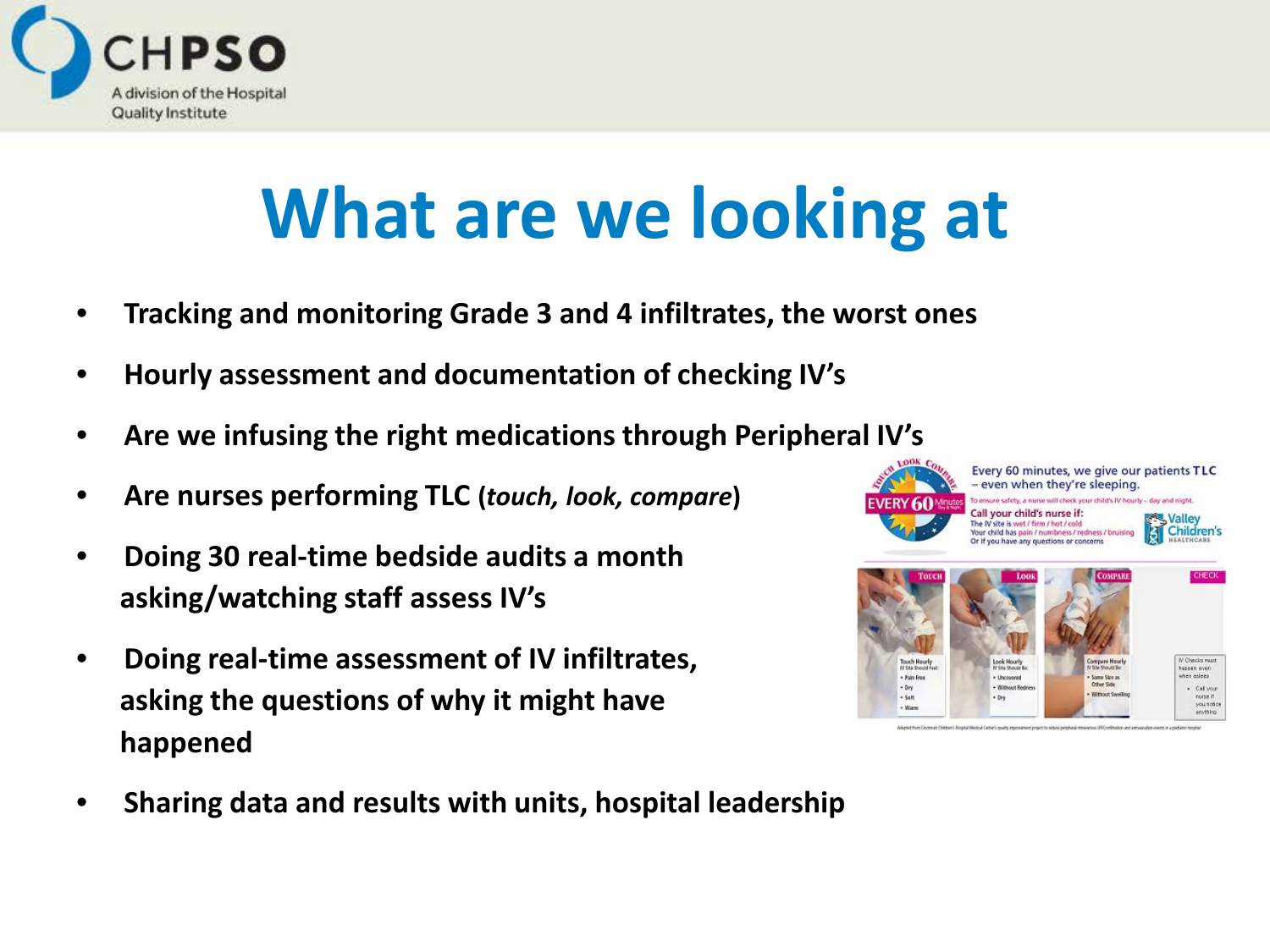



- **Staff not consistently checking IV's using Touch, Look, Compare**
- **Inconsistently in checking IV's every hour**
- **Not wanting to check IV's at night**
- **PIV infiltrates and management of infiltrates were being documented inconsistently in EHR**
- **Higher rate of infiltrates identified between the hours of 0600-1000 am**
- **Difficulty in identifying reasons IV infiltrates are happening, so trending issues is difficult**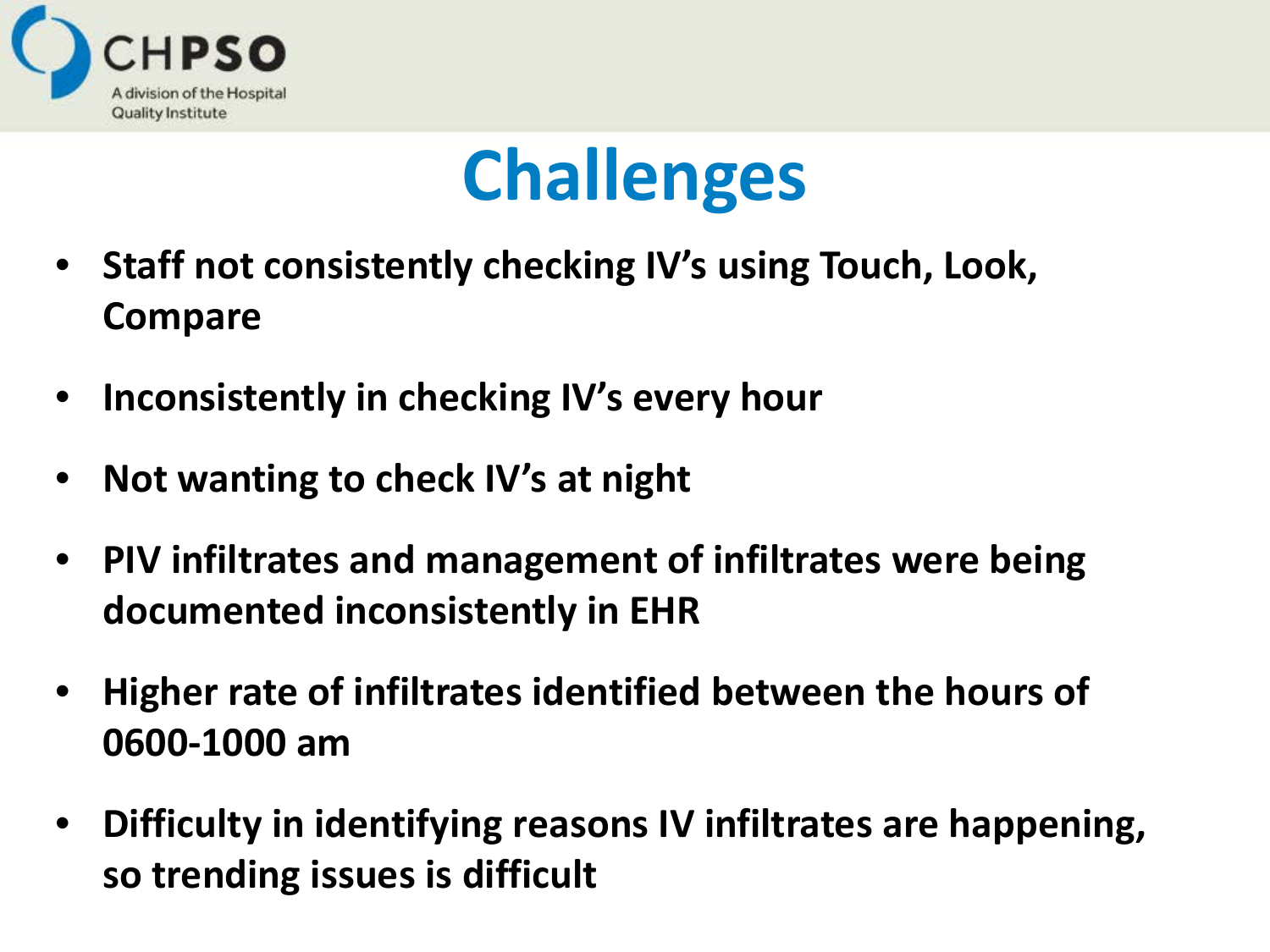

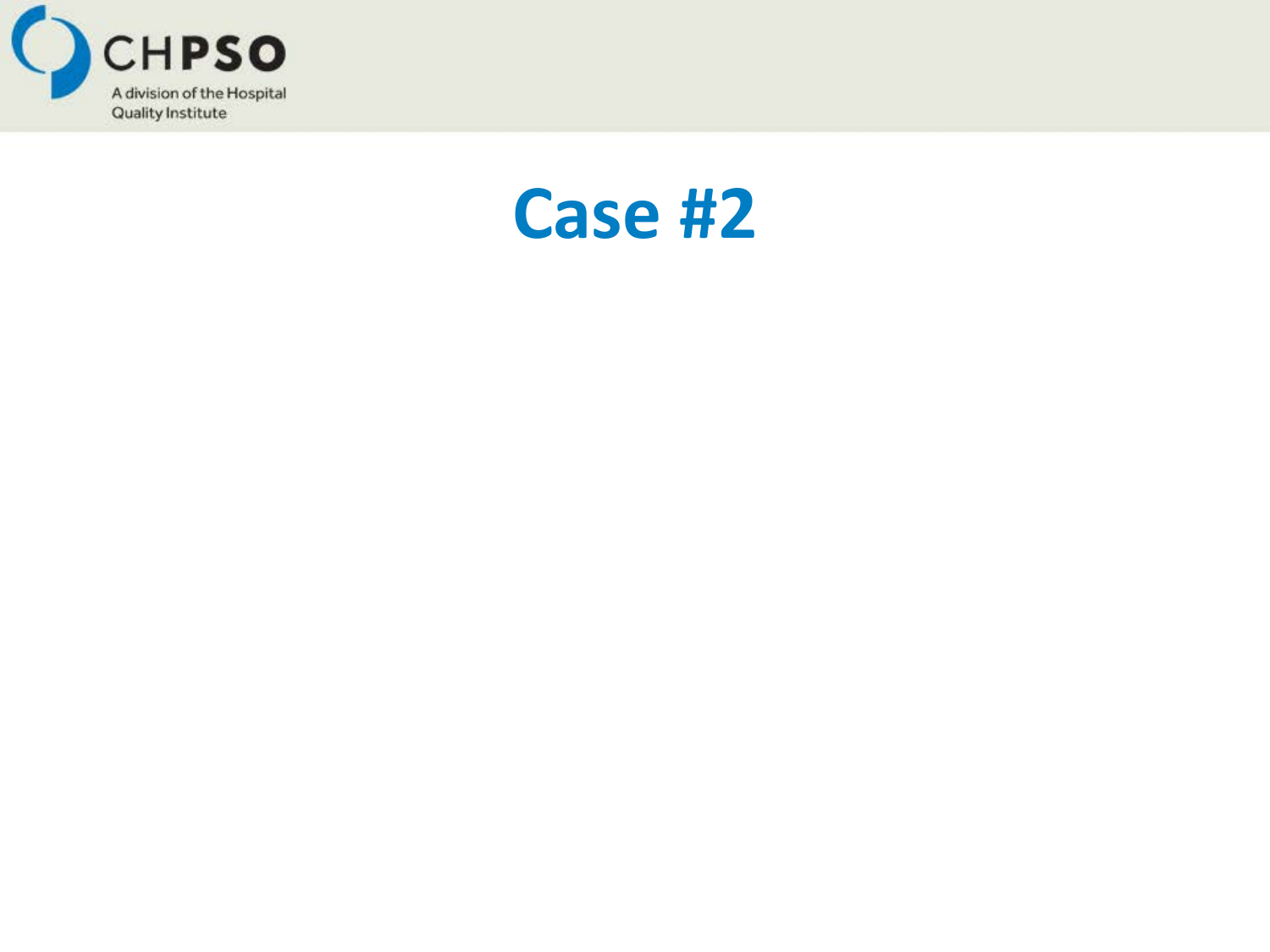

# **Story 1**

**Patient admitted the hospital with complaints of shortness of breath and weakness related to a-fib with RVR requiring amiodarone. In a week the patient had the following:**

- **16G IV L AC infusing amiodarone, d/c'd due to infiltration**
- **18G IV L FA with LR + 20K, d/c'd due to unknown reason**
- **20G IV R FA d/c'd after 12 hours due to infiltration**
- **20G IV R FA with amiodarone lasted 36hrs till infiltration**
- **22G IV L FA lasting 18 hours till infiltrated**
- **22GIV R hand lasted 26 hours till infiltration**
- **22G IV R FA lasted 48 hours despite constantly leaking**

**Patient developed UE swelling and pain prompting an US showing an occlusive thrombus requiring heparin. There was no consideration for CL prior.**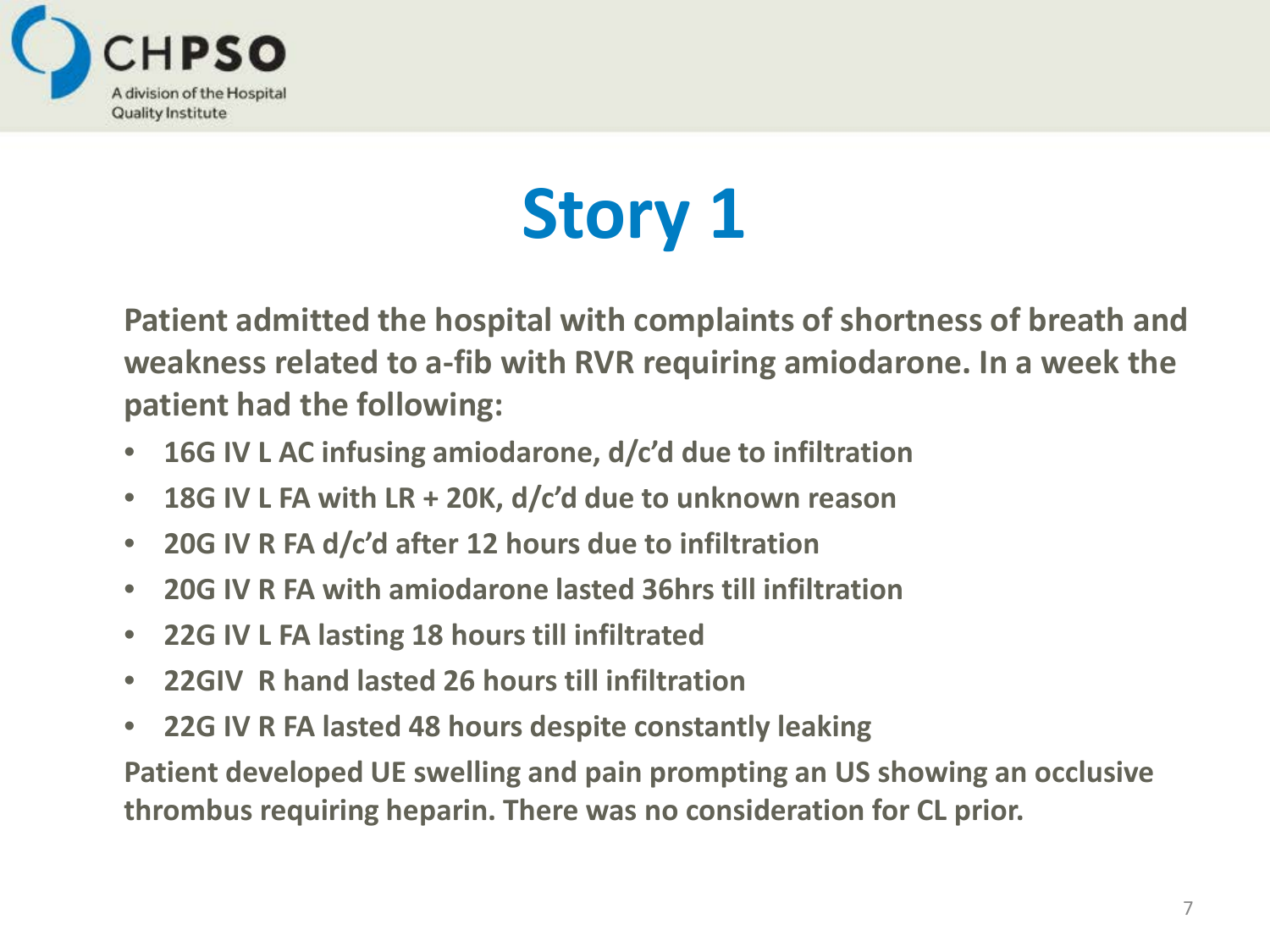

# **Story 2**

**Patient was discharged from the hospital s/p aortic valve replacement and an aortic resection. Patient returned to the hospital 5 days later with complaint of increasing erythema and edema of the left forearm/AC. Patient on previous admission had an 18 G IV at the site were the complaints were located. US was obtained showing a VTE. Patient was hospitalized for 13 days for the VTE and development of cellulitis.**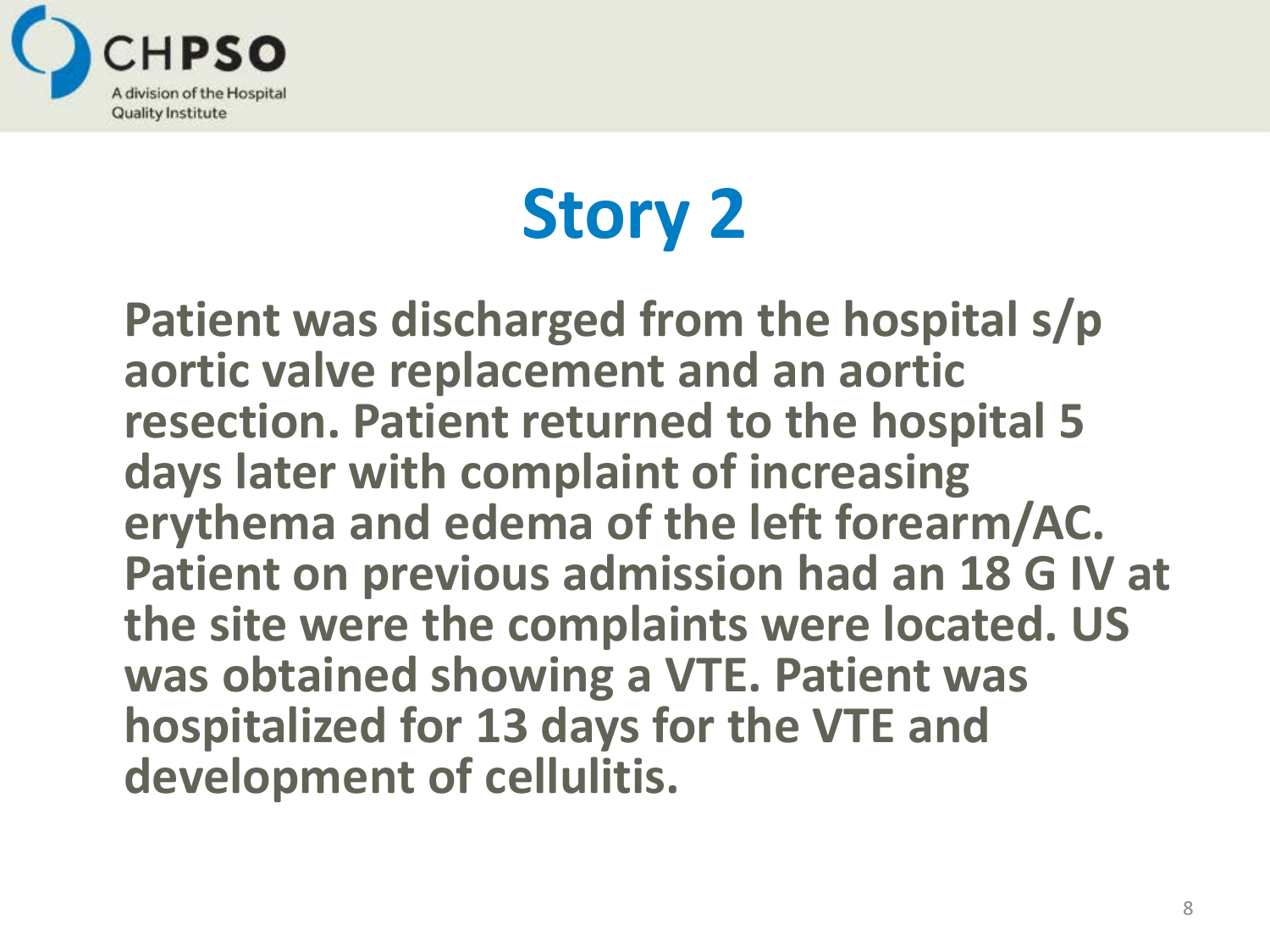

# **What is Risk Trigger Monitoring**

**Risk Trigger Monitoring is . . .**

- **A product of Pascal Metrics**
- **A Patient Safety Work Product**
- **A Patient Safety Organization**
- **A means to identify all harm and measure improvement**
- **Not maintained in the electronic health records**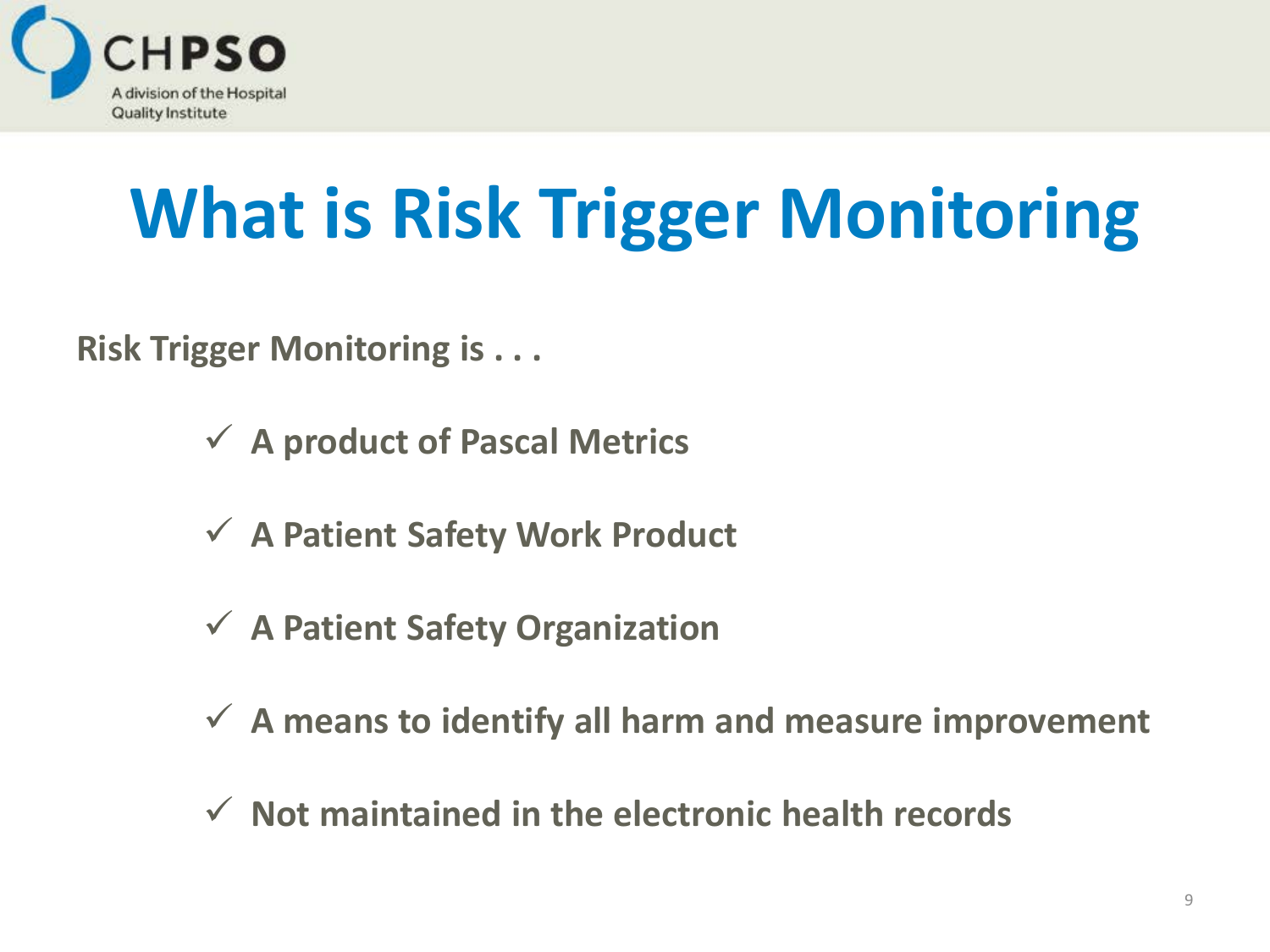## **What is a Trigger**



- **A Trigger is a warning sign that something might have occurred and should be reviewed**
- **A trigger does not automatically equate to harm**
- **Currently there are 66 triggers in place with an additional 10 being looked into for Maternal/Child**
- **Three triggers related directly to IV infiltrates that were instituted in late March**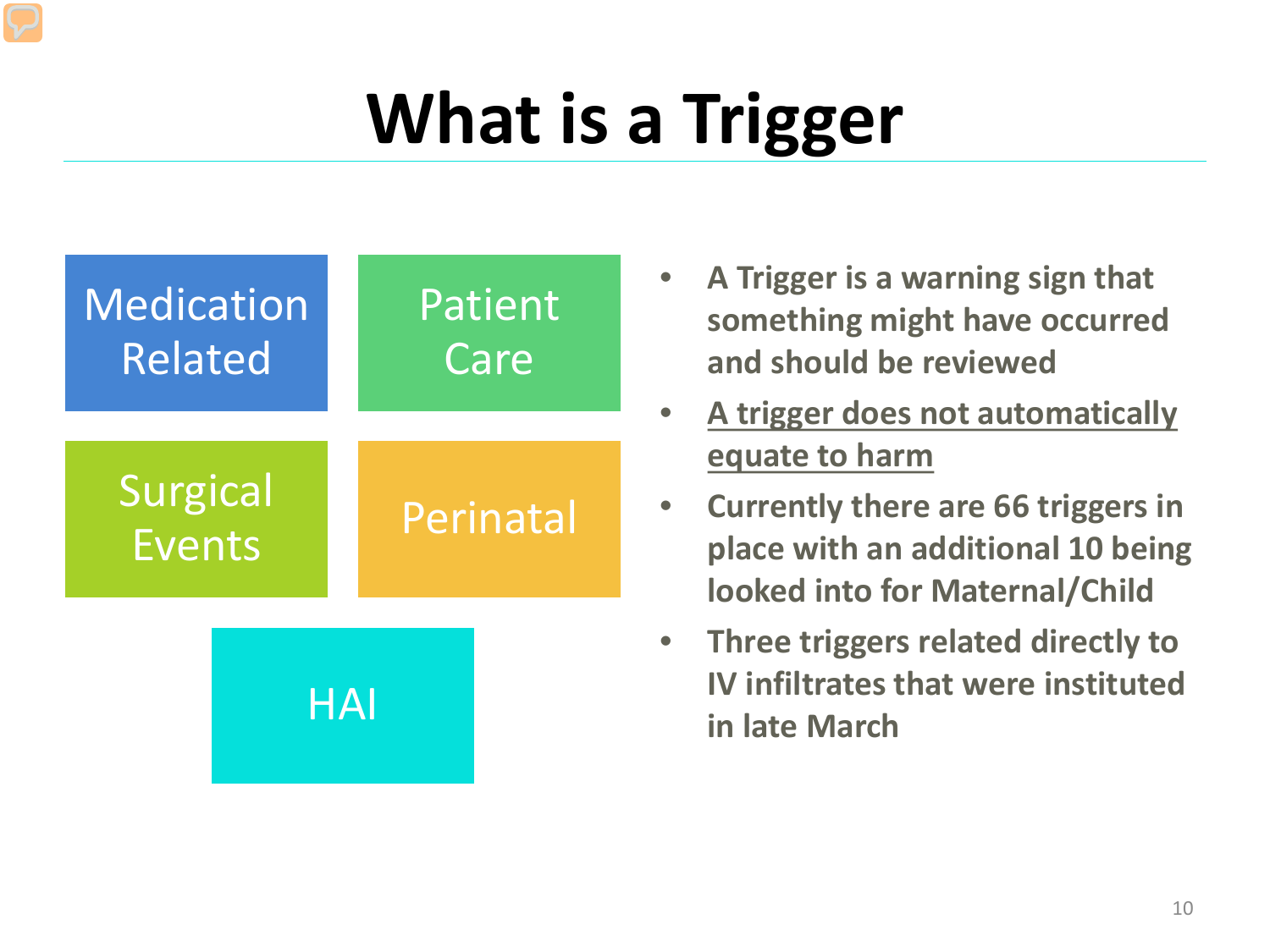

|                   | <b>Total</b><br>Infiltrates |                      | <b>Triggered Since March</b> |   |          |
|-------------------|-----------------------------|----------------------|------------------------------|---|----------|
| <b>Hospital A</b> | 787                         | <b>IV</b> infiltrate | D                            | E | 104      |
| <b>Hospital B</b> | 437                         | IV infiltrate<br>A   | D                            | E | 66       |
| <b>Hospital C</b> | 1409                        | IV infiltrate<br>A C | D                            | E | 58       |
| <b>Hospital D</b> | 567                         | IV infiltrate        |                              | E | 119<br>F |